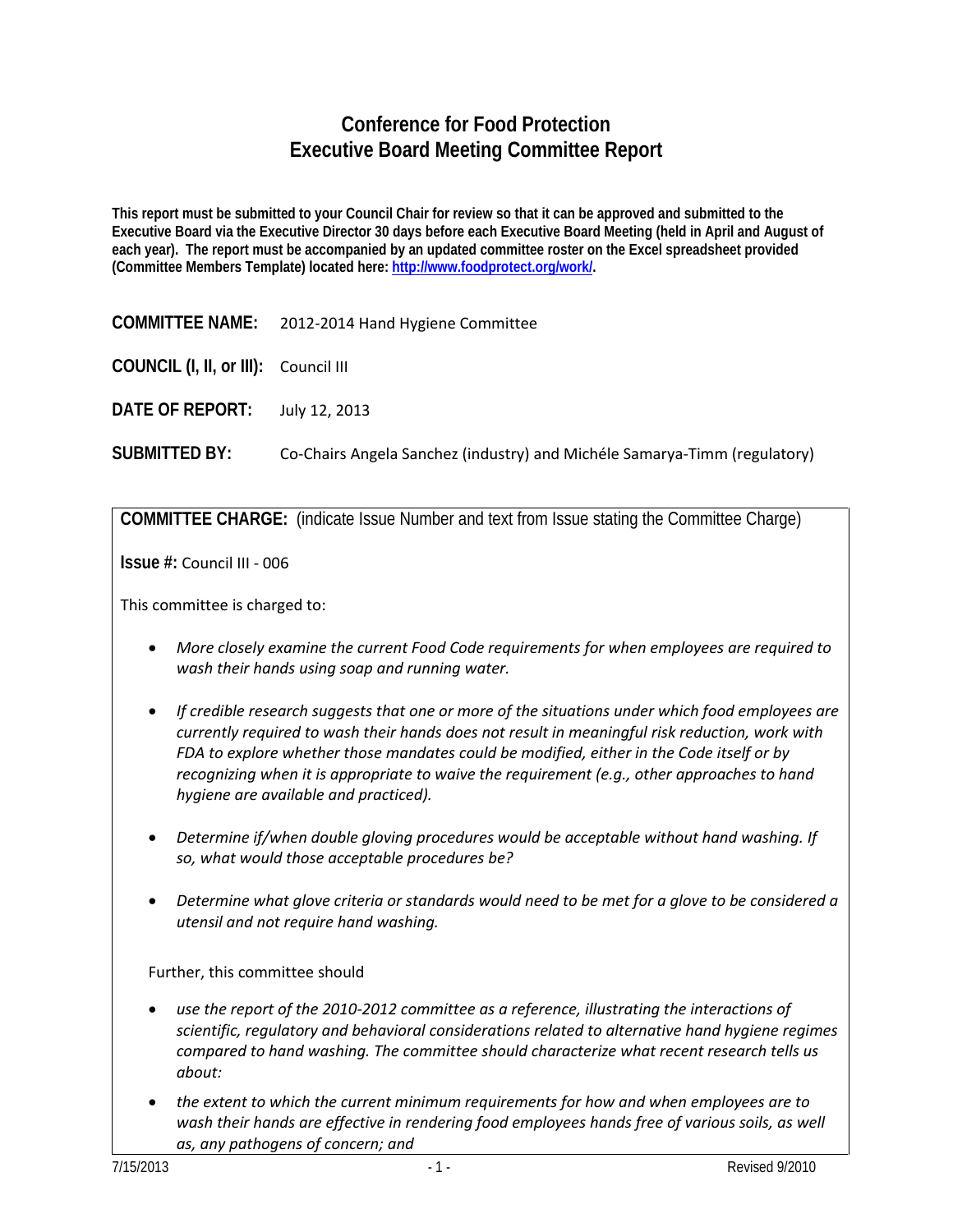• *what other regimens for cleansing employees hands, if any, may deliver outcomes that are similar to or better than hand washing so as to suggest that they could be included as acceptable methods for rendering hands free of soil and pathogens.* 

## **COMMITTEE'S REQUESTED ACTION FOR BOARD (If Applicable):**

- Some members IT security prevent them from using Doodle, Google Docs, and similar online sharing platforms. Can CFP consider creating a committee area on their website for document sharing and/or wiki use?
- Is there a way on the CFP website that agendas and minutes from committees can be posted and shared?
- •

## **PROGRESS REPORT / COMMITTEE ACTIVITIES WITH ACTIVITY DATES:**

Committee calls

• Monthly committee calls are held on the  $3^{rd}$  Tuesday of every month at 4:00EST. Call dates:

> March 19, 2013-- April 16, 2013-- May 21, 2013-- June 04, 2013-- June 18, 2013-- July 02, 2013 --

• All calls are recorded through Pragmatic, and the recording information is provided to the entire committee. Minutes and recordings from this Committee are also shared with the Committee reviewing the CFP Emergency Action Plan for Retail Food Establishments (EAPRF)

Activities:

#### **1. Goal: Complete the Hand Contamination Event Chart**

Because of insufficient committee email response rates, we attempted to complete a hand contamination event chart by coming to consensus on each item, or flagging the item for further discussion at a later time during conference calls. Also, the chart has been broken into two: (1) the Hand Contamination Event Chart and (2) Data and Code Considerations.

**2. Goal: Continue to gather articles from peer-reviewed journals to support hand hygiene analysis and interventions. Looking for documented science – microbial and behavioral -- not opinion in these areas**: